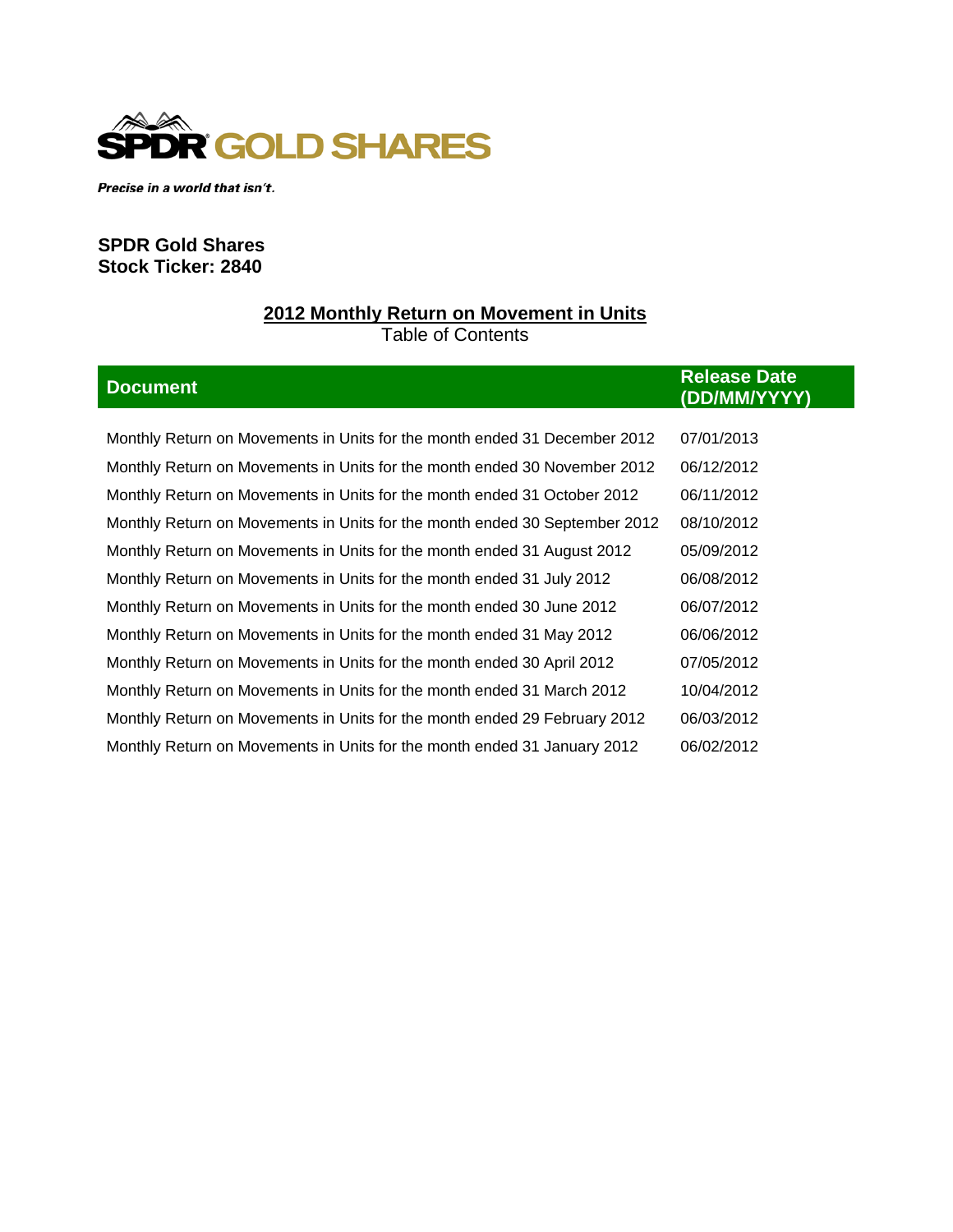

| For the month ended (dd/mm/yyyy) :<br>31/12/2012 |                              |                |
|--------------------------------------------------|------------------------------|----------------|
| To: Hong Kong Exchanges and Clearing Limited     |                              |                |
| Name of Scheme<br>Date Submitted                 | SPDR GOLD TRUST<br>7/01/2013 |                |
| 2840<br><b>Stock Code:</b>                       |                              |                |
|                                                  |                              | No. of Units   |
| Balance at close of preceding month:             |                              | 447,500,000.00 |
| <i><b>Increase</b></i>                           |                              |                |
| Further Issues:                                  |                              | 6,100,000.00   |
| EGM approval date (if applicable):               | (dd/mm/yyyy)                 |                |
| Others (please specify                           | ):                           | $\mathbf{0}$   |
| EGM approval date (if applicable):               | (dd/mm/yyyy)                 |                |
| (Decrease)                                       |                              |                |
| Repurchase/cancellation:                         |                              | (5,300,000.00) |
| EGM approval date (if applicable):               | (dd/mm/yyyy)                 |                |
| Others (please specify                           | ):                           | $\overline{0}$ |
| EGM approval date (if applicable):               | (dd/mm/yyyy)                 |                |
| Balance at close of the month:                   |                              | 448,300,000.00 |
| Remarks:                                         |                              |                |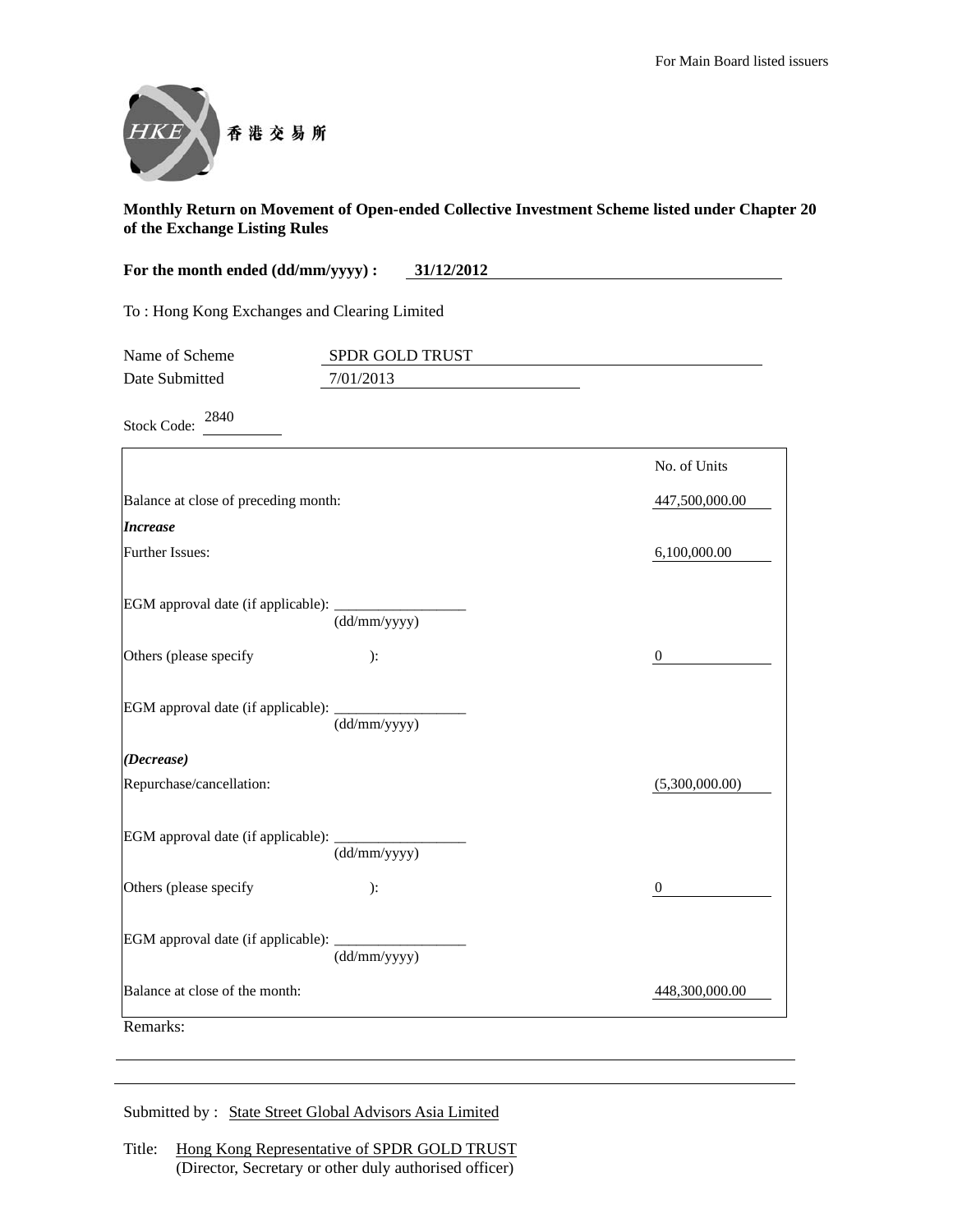

| For the month ended (dd/mm/yyyy) :<br>30/11/2012 |                              |                  |
|--------------------------------------------------|------------------------------|------------------|
| To: Hong Kong Exchanges and Clearing Limited     |                              |                  |
| Name of Scheme<br>Date Submitted                 | SPDR GOLD TRUST<br>6/12/2012 |                  |
| 2840<br><b>Stock Code:</b>                       |                              |                  |
|                                                  |                              | No. of Units     |
| Balance at close of preceding month:             |                              | 443,200,000.00   |
| <b>Increase</b>                                  |                              |                  |
| Further Issues:                                  |                              | 7,400,000.00     |
| EGM approval date (if applicable):               | (dd/mm/yyyy)                 |                  |
| Others (please specify                           | ):                           | $\boldsymbol{0}$ |
| EGM approval date (if applicable):               | (dd/mm/yyyy)                 |                  |
| (Decrease)                                       |                              |                  |
| Repurchase/cancellation:                         |                              | (3,100,000.00)   |
| EGM approval date (if applicable):               | (dd/mm/yyyy)                 |                  |
| Others (please specify                           | ):                           | $\boldsymbol{0}$ |
| EGM approval date (if applicable):               | (dd/mm/yyyy)                 |                  |
| Balance at close of the month:                   |                              | 447,500,000.00   |
| Remarks:                                         |                              |                  |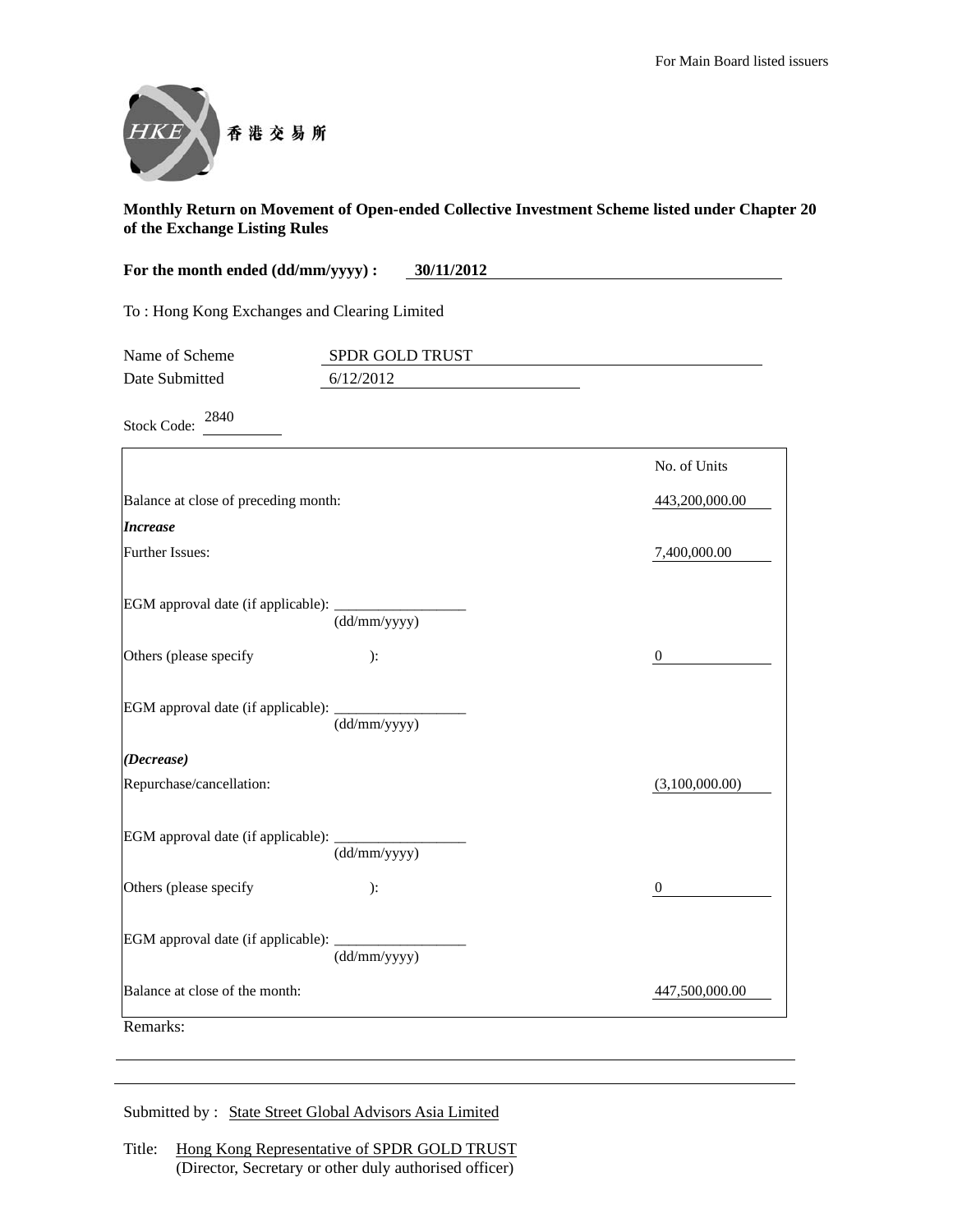

| For the month ended (dd/mm/yyyy) :           | 31/10/2012            |                  |
|----------------------------------------------|-----------------------|------------------|
| To: Hong Kong Exchanges and Clearing Limited |                       |                  |
| Name of Scheme                               | SPDR GOLD TRUST       |                  |
| Date Submitted                               | 6/11/2012             |                  |
| 2840<br><b>Stock Code:</b>                   |                       |                  |
|                                              |                       | No. of Units     |
| Balance at close of preceding month:         |                       | 437,900,000.00   |
| <i><b>Increase</b></i>                       |                       |                  |
| Further Issues:                              |                       | 9,100,000.00     |
| EGM approval date (if applicable): ______    | $(dd/\text{mm/yyyy})$ |                  |
| Others (please specify                       | ):                    | $\boldsymbol{0}$ |
| EGM approval date (if applicable):           | (dd/mm/yyyy)          |                  |
| (Decrease)                                   |                       |                  |
| Repurchase/cancellation:                     |                       | (3,800,000.00)   |
| EGM approval date (if applicable):           | (dd/mm/yyyy)          |                  |
| Others (please specify                       | ):                    | $\boldsymbol{0}$ |
| EGM approval date (if applicable):           | (dd/mm/yyyy)          |                  |
| Balance at close of the month:               |                       | 443,200,000.00   |
| Remarks:                                     |                       |                  |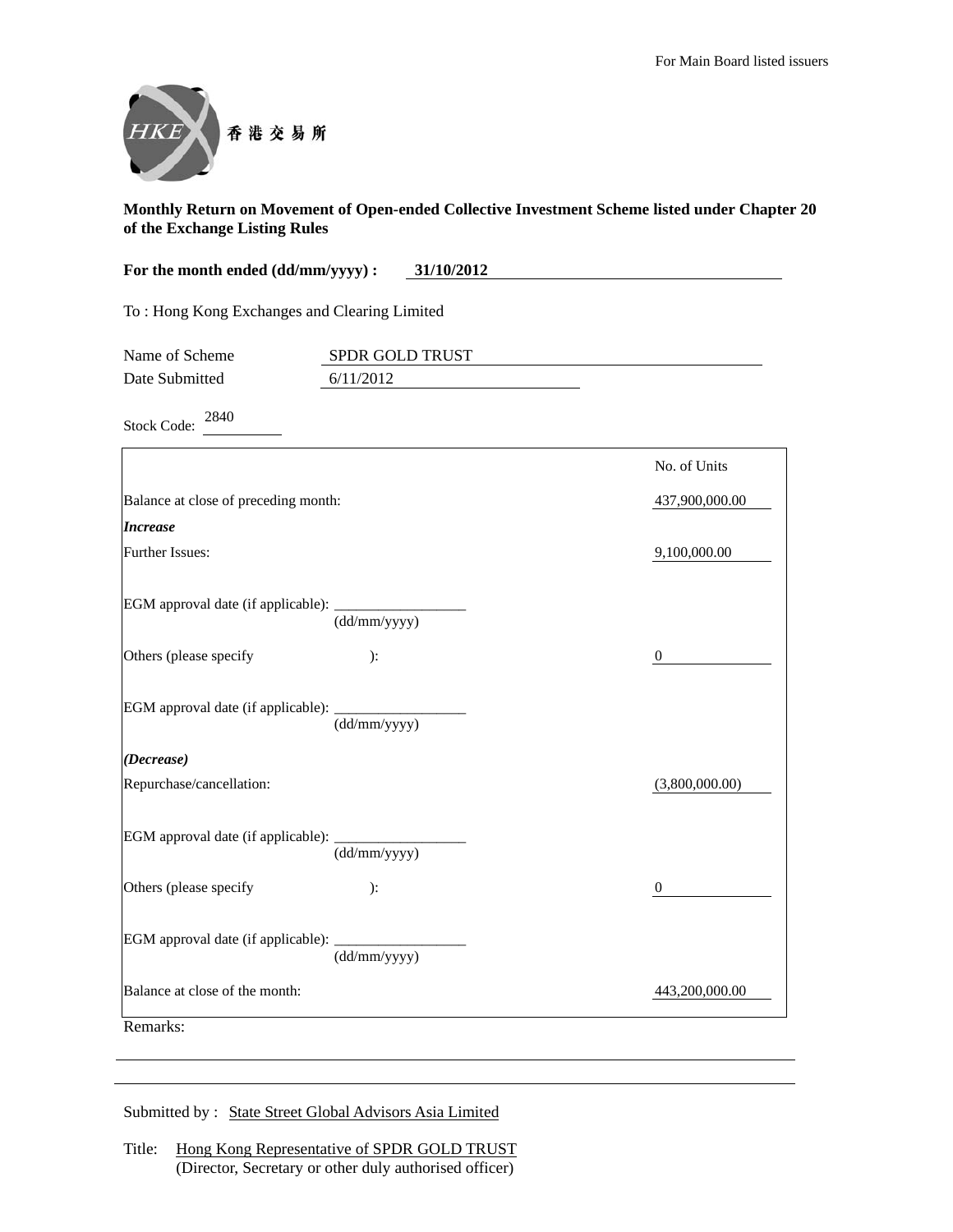

| For the month ended (dd/mm/yyyy) :<br>30/9/2012 |                 |                |
|-------------------------------------------------|-----------------|----------------|
| To: Hong Kong Exchanges and Clearing Limited    |                 |                |
| Name of Scheme                                  | SPDR GOLD TRUST |                |
| Date Submitted                                  | 8/10/2012       |                |
| 2840<br><b>Stock Code:</b>                      |                 |                |
|                                                 |                 | No. of Units   |
| Balance at close of preceding month:            |                 | 427,400,000.00 |
| <b>Increase</b>                                 |                 |                |
| Further Issues:                                 |                 | 15,100,000.00  |
| EGM approval date (if applicable):              | (dd/mm/yyyy)    |                |
| Others (please specify                          | ):              | $\theta$       |
| EGM approval date (if applicable):              | (dd/mm/yyyy)    |                |
| (Decrease)                                      |                 |                |
| Repurchase/cancellation:                        |                 | (4,600,000.00) |
| EGM approval date (if applicable):              | (dd/mm/yyyy)    |                |
| Others (please specify                          | ):              | $\mathbf{0}$   |
| EGM approval date (if applicable):              | (dd/mm/yyyy)    |                |
| Balance at close of the month:                  |                 | 437,900,000.00 |
| Remarks:                                        |                 |                |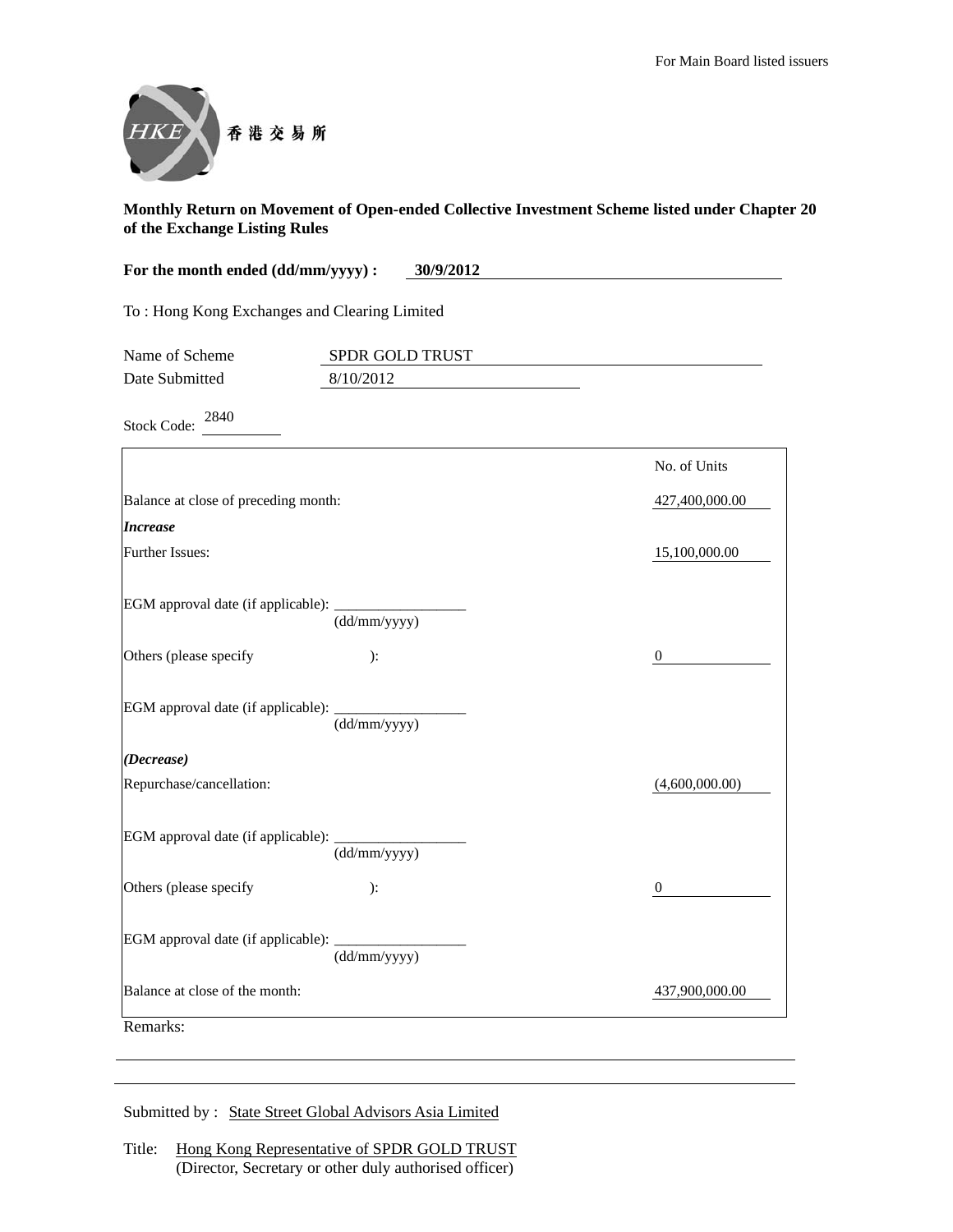

| For the month ended (dd/mm/yyyy) :<br>31/8/2012 |                           |                  |
|-------------------------------------------------|---------------------------|------------------|
| To: Hong Kong Exchanges and Clearing Limited    |                           |                  |
| Name of Scheme                                  | SPDR GOLD TRUST           |                  |
| Date Submitted                                  | 5/9/2012                  |                  |
| 2840<br><b>Stock Code:</b>                      |                           |                  |
|                                                 |                           | No. of Units     |
| Balance at close of preceding month:            |                           | 414,800,000.00   |
| <b>Increase</b>                                 |                           |                  |
| Further Issues:                                 |                           | 12,900,000.00    |
| EGM approval date (if applicable):              | (dd/mm/yyyy)              |                  |
| Others (please specify                          | ):                        | $\boldsymbol{0}$ |
| EGM approval date (if applicable):              | (dd/mm/yyyy)              |                  |
| (Decrease)                                      |                           |                  |
| Repurchase/cancellation:                        |                           | (300,000.00)     |
| EGM approval date (if applicable):              | $\overline{(dd/mm/yyyy)}$ |                  |
| Others (please specify                          | ):                        | $\boldsymbol{0}$ |
| EGM approval date (if applicable):              | (dd/mm/yyyy)              |                  |
| Balance at close of the month:                  |                           | 427,400,000.00   |
| Remarks:                                        |                           |                  |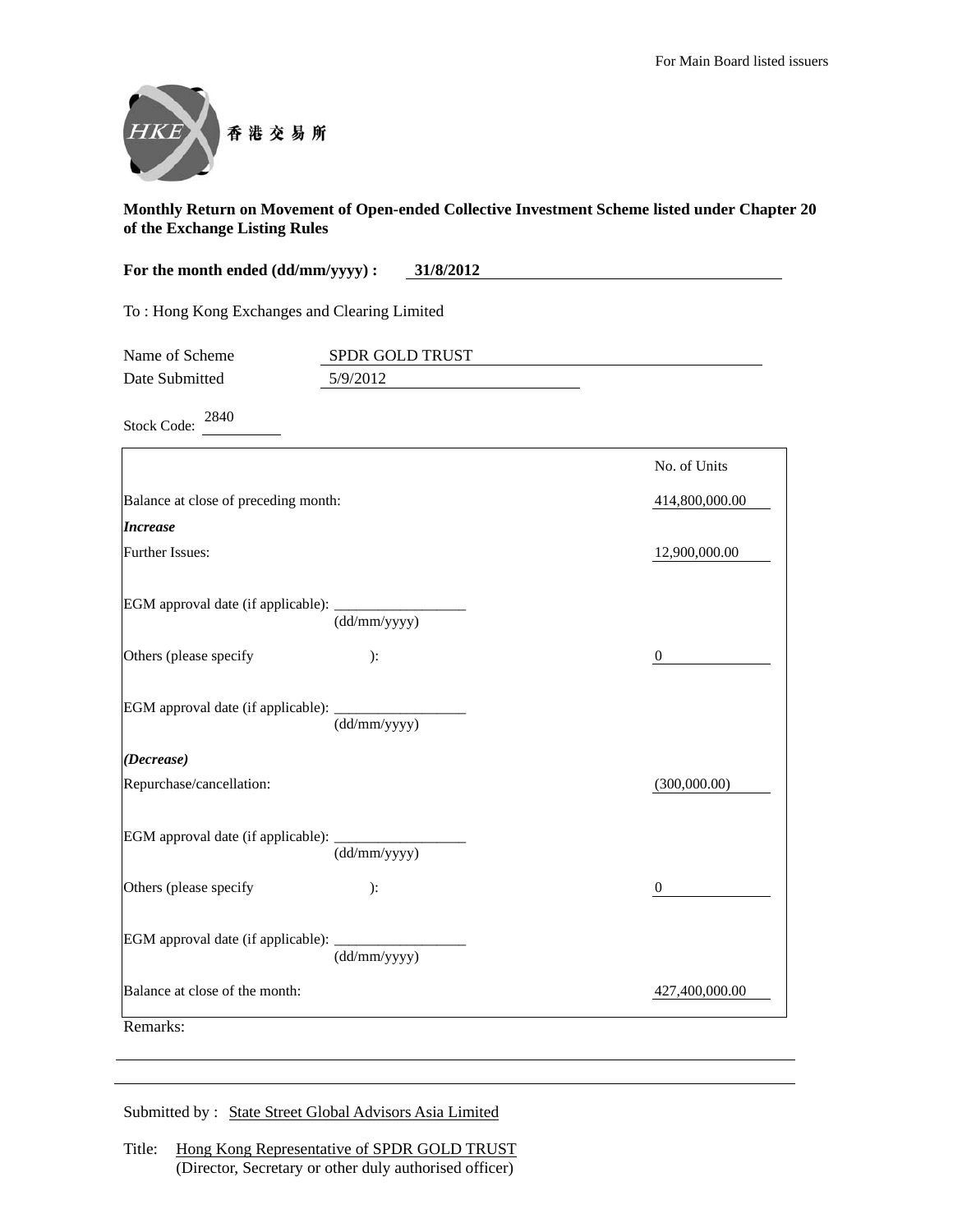

| For the month ended (dd/mm/yyyy) :<br>31/7/2012 |                 |                  |
|-------------------------------------------------|-----------------|------------------|
| To: Hong Kong Exchanges and Clearing Limited    |                 |                  |
| Name of Scheme                                  | SPDR GOLD TRUST |                  |
| Date Submitted                                  | 6/8/2012        |                  |
| 2840<br><b>Stock Code:</b>                      |                 |                  |
|                                                 |                 | No. of Units     |
| Balance at close of preceding month:            |                 | 423,800,000.00   |
| <b>Increase</b>                                 |                 |                  |
| Further Issues:                                 |                 | 4,500,000.00     |
| EGM approval date (if applicable):              | (dd/mm/yyyy)    |                  |
| Others (please specify                          | ):              | $\boldsymbol{0}$ |
| EGM approval date (if applicable):              | (dd/mm/yyyy)    |                  |
| (Decrease)                                      |                 |                  |
| Repurchase/cancellation:                        |                 | (13,500,000.00)  |
| EGM approval date (if applicable):              | (dd/mm/yyyy)    |                  |
| Others (please specify                          | ):              | $\boldsymbol{0}$ |
| EGM approval date (if applicable):              | (dd/mm/yyyy)    |                  |
| Balance at close of the month:                  |                 | 414,800,000.00   |
| Remarks:                                        |                 |                  |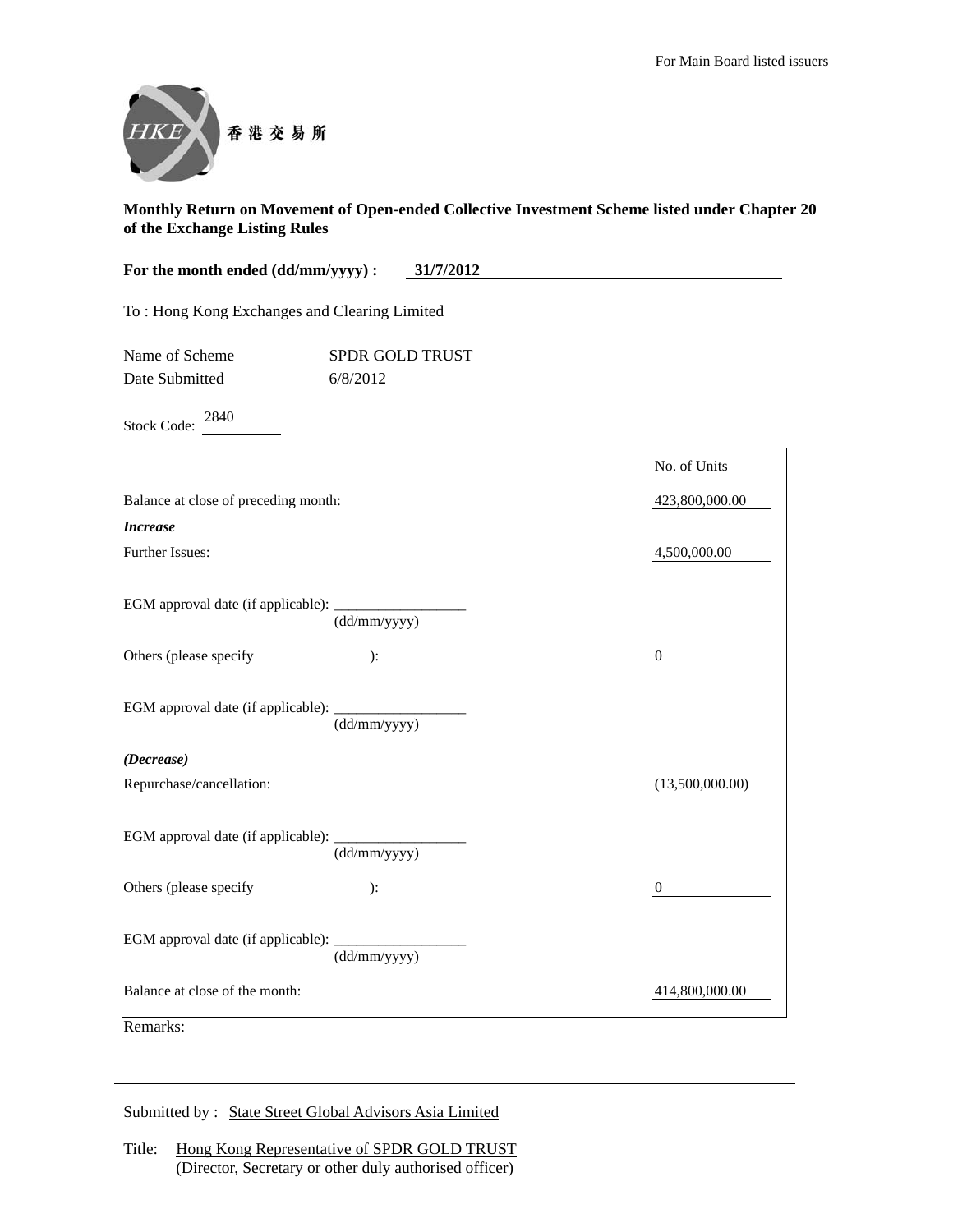

| For the month ended (dd/mm/yyyy) :<br>30/6/2012 |                 |                  |
|-------------------------------------------------|-----------------|------------------|
| To: Hong Kong Exchanges and Clearing Limited    |                 |                  |
| Name of Scheme                                  | SPDR GOLD TRUST |                  |
| Date Submitted                                  | 6/7/2012        |                  |
| 2840<br><b>Stock Code:</b>                      |                 |                  |
|                                                 |                 | No. of Units     |
| Balance at close of preceding month:            |                 | 420,600,000.00   |
| <b>Increase</b>                                 |                 |                  |
| Further Issues:                                 |                 | 3,900,000.00     |
| EGM approval date (if applicable):              | (dd/mm/yyyy)    |                  |
| Others (please specify                          | ):              | $\boldsymbol{0}$ |
| EGM approval date (if applicable):              | (dd/mm/yyyy)    |                  |
| (Decrease)                                      |                 |                  |
| Repurchase/cancellation:                        |                 | (700,000.00)     |
| EGM approval date (if applicable):              | (dd/mm/yyyy)    |                  |
| Others (please specify                          | ):              | $\boldsymbol{0}$ |
| EGM approval date (if applicable):              | (dd/mm/yyyy)    |                  |
| Balance at close of the month:                  |                 | 423,800,000.00   |
| Remarks:                                        |                 |                  |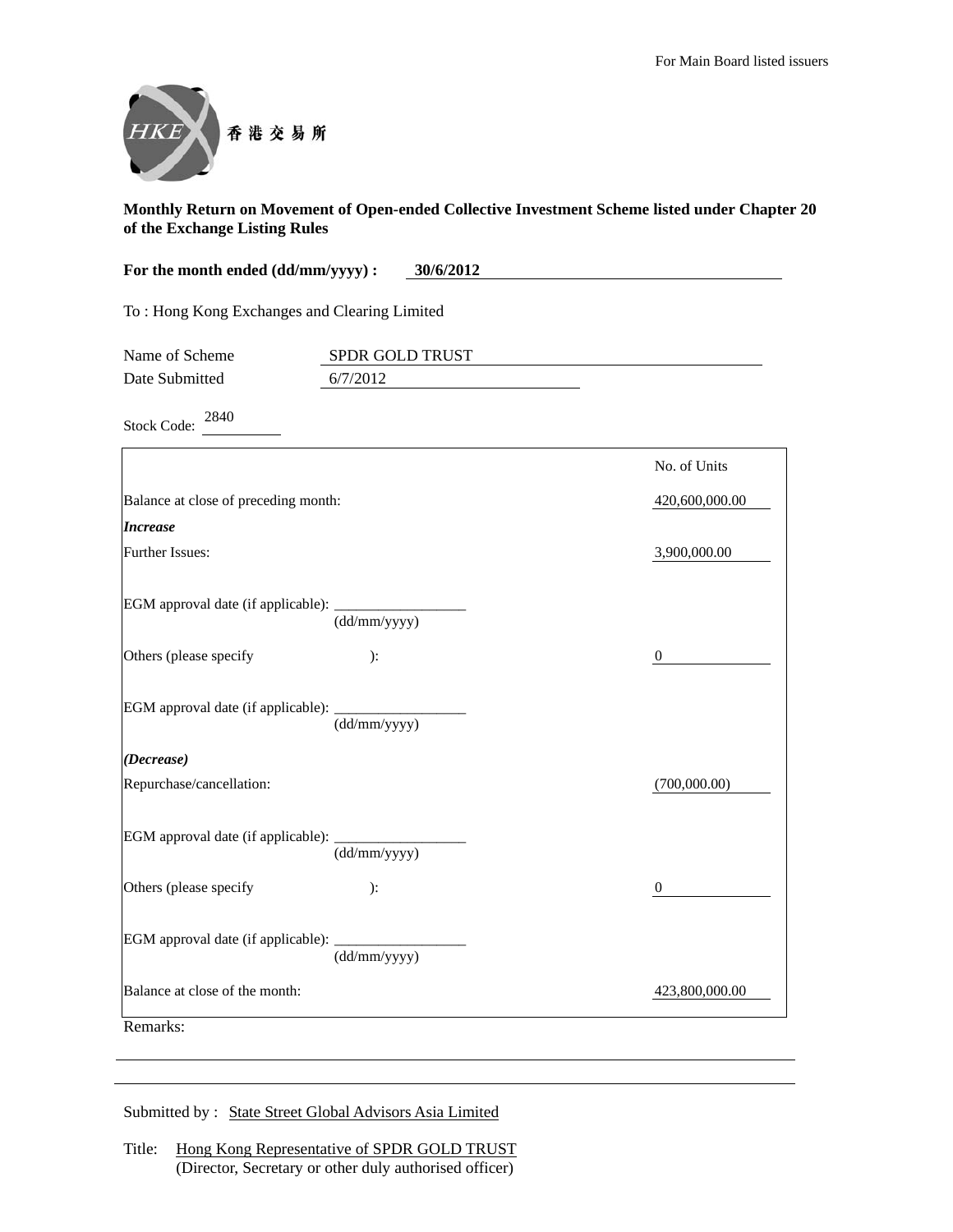

| For the month ended (dd/mm/yyyy) :<br>31/5/2012 |                 |                  |
|-------------------------------------------------|-----------------|------------------|
| To: Hong Kong Exchanges and Clearing Limited    |                 |                  |
| Name of Scheme                                  | SPDR GOLD TRUST |                  |
| Date Submitted                                  | 6/6/2012        |                  |
| 2840<br><b>Stock Code:</b>                      |                 |                  |
|                                                 |                 | No. of Units     |
| Balance at close of preceding month:            |                 | 423,100,000.00   |
| <b>Increase</b>                                 |                 |                  |
| Further Issues:                                 |                 | 6,100,000.00     |
| EGM approval date (if applicable):              | (dd/mm/yyyy)    |                  |
| Others (please specify                          | ):              | $\mathbf{0}$     |
| EGM approval date (if applicable):              | (dd/mm/yyyy)    |                  |
| (Decrease)                                      |                 |                  |
| Repurchase/cancellation:                        |                 | (8,600,000.00)   |
| EGM approval date (if applicable):              | (dd/mm/yyyy)    |                  |
| Others (please specify                          | ):              | $\boldsymbol{0}$ |
| EGM approval date (if applicable):              | (dd/mm/yyyy)    |                  |
| Balance at close of the month:                  |                 | 420,600,000.00   |
| Remarks:                                        |                 |                  |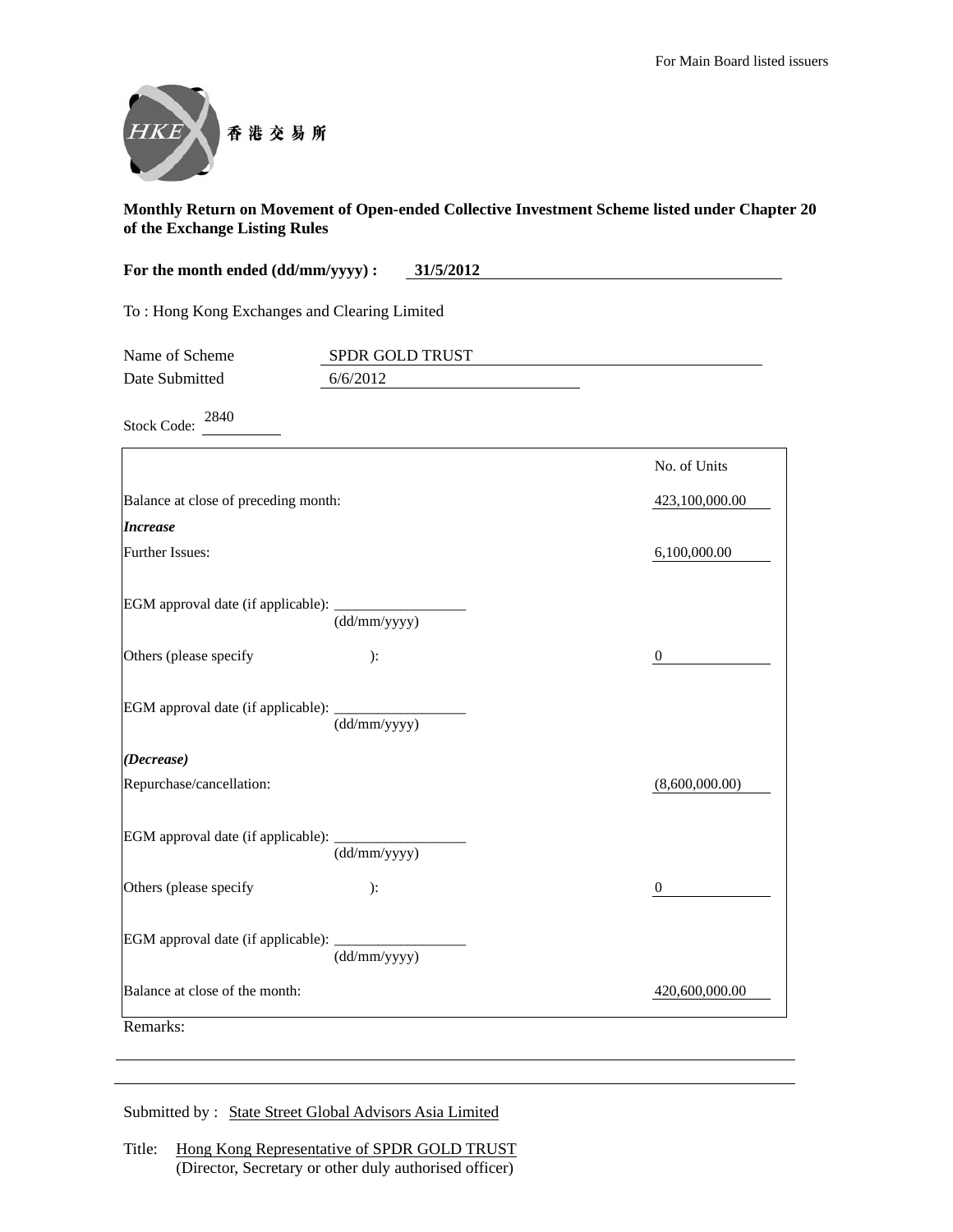

| For the month ended (dd/mm/yyyy) :<br>30/4/2012 |                 |                  |
|-------------------------------------------------|-----------------|------------------|
| To: Hong Kong Exchanges and Clearing Limited    |                 |                  |
| Name of Scheme                                  | SPDR GOLD TRUST |                  |
| Date Submitted                                  | 7/5/2012        |                  |
| 2840<br><b>Stock Code:</b>                      |                 |                  |
|                                                 |                 | No. of Units     |
| Balance at close of preceding month:            |                 | 425,700,000.00   |
| <b>Increase</b>                                 |                 |                  |
| Further Issues:                                 |                 | 800,000.00       |
| EGM approval date (if applicable):              | (dd/mm/yyyy)    |                  |
| Others (please specify                          | ):              | $\boldsymbol{0}$ |
| EGM approval date (if applicable):              | (dd/mm/yyyy)    |                  |
| (Decrease)                                      |                 |                  |
| Repurchase/cancellation:                        |                 | (3,400,000.00)   |
| EGM approval date (if applicable):              | (dd/mm/yyyy)    |                  |
| Others (please specify                          | ):              | $\mathbf{0}$     |
| EGM approval date (if applicable):              | (dd/mm/yyyy)    |                  |
| Balance at close of the month:                  |                 | 423,100,000.00   |
| Remarks:                                        |                 |                  |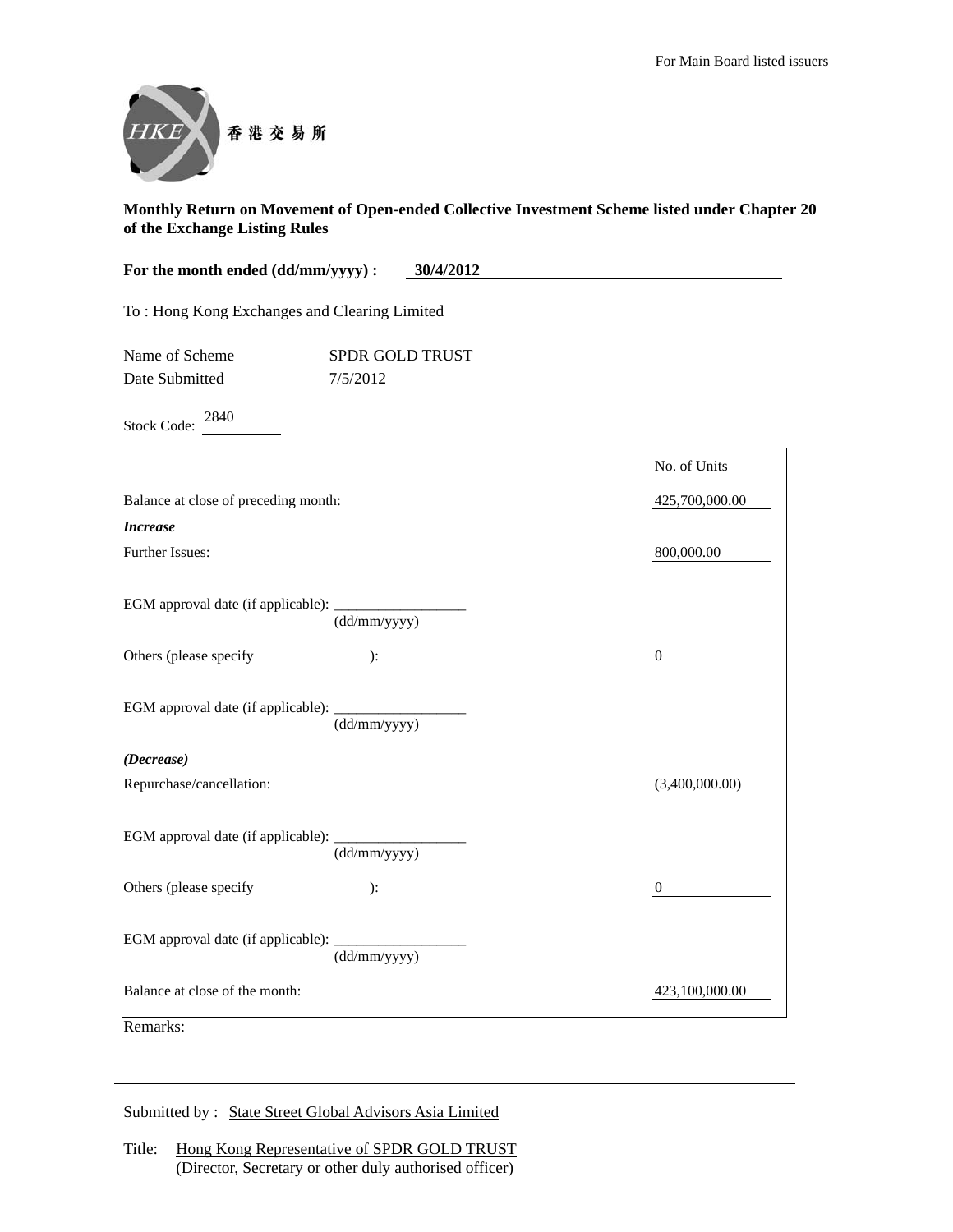

| For the month ended (dd/mm/yyyy) :<br>31/3/2012 |                              |                  |
|-------------------------------------------------|------------------------------|------------------|
| To: Hong Kong Exchanges and Clearing Limited    |                              |                  |
| Name of Scheme<br>Date Submitted                | SPDR GOLD TRUST<br>10/4/2012 |                  |
|                                                 |                              |                  |
| 2840<br><b>Stock Code:</b>                      |                              |                  |
|                                                 |                              | No. of Units     |
| Balance at close of preceding month:            |                              | 427,900,000.00   |
| <b>Increase</b>                                 |                              |                  |
| Further Issues:                                 |                              | 2,000,000.00     |
| EGM approval date (if applicable):              | (dd/mm/yyyy)                 |                  |
| Others (please specify                          | ):                           | $\mathbf{0}$     |
| EGM approval date (if applicable):              | (dd/mm/yyyy)                 |                  |
| (Decrease)                                      |                              |                  |
| Repurchase/cancellation:                        |                              | (4,200,000.00)   |
| EGM approval date (if applicable):              | (dd/mm/yyyy)                 |                  |
| Others (please specify                          | ):                           | $\boldsymbol{0}$ |
| EGM approval date (if applicable):              | (dd/mm/yyyy)                 |                  |
| Balance at close of the month:                  |                              | 425,700,000.00   |
| Remarks:                                        |                              |                  |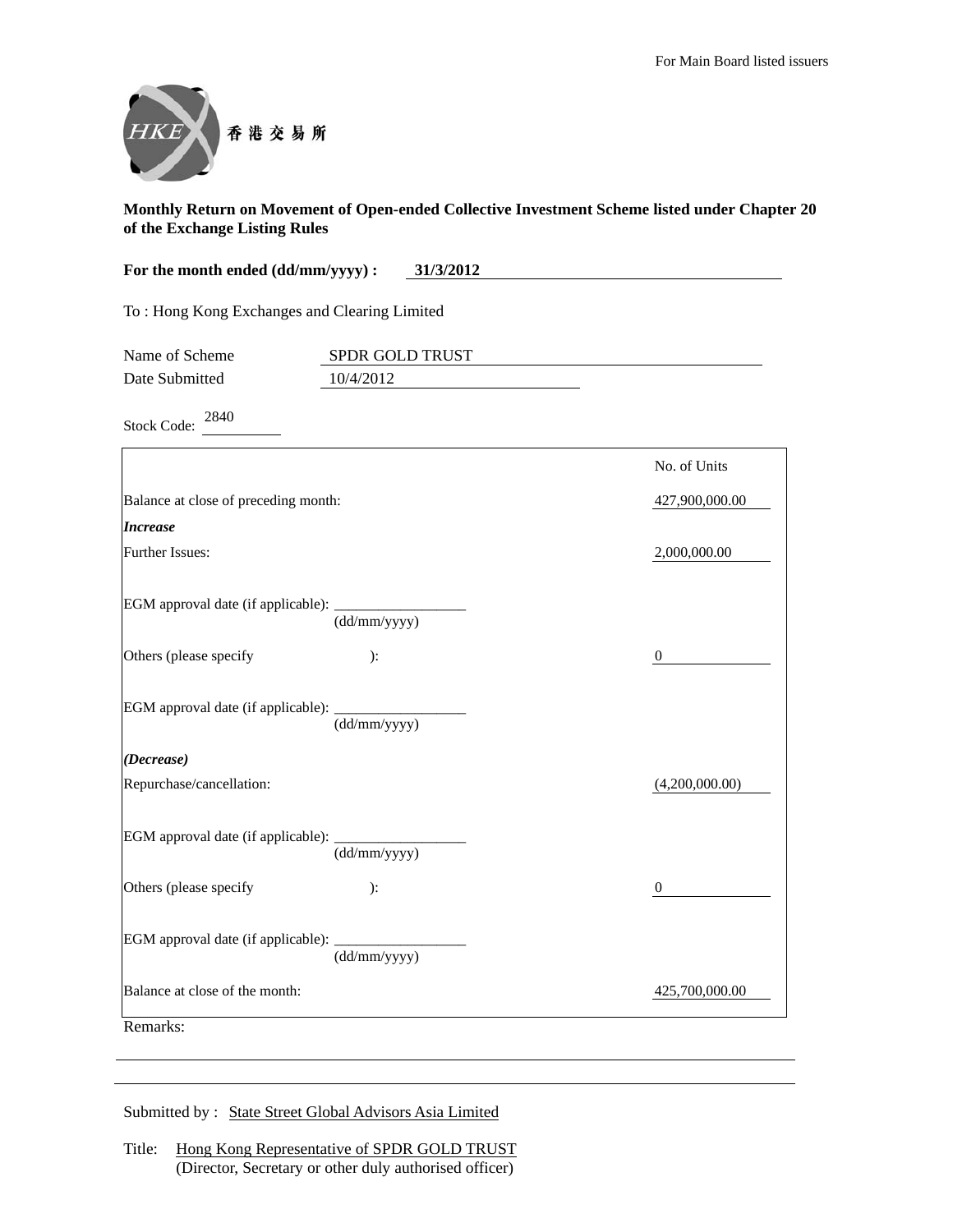

| For the month ended (dd/mm/yyyy) :<br>29/2/2012 |                             |                  |
|-------------------------------------------------|-----------------------------|------------------|
| To: Hong Kong Exchanges and Clearing Limited    |                             |                  |
| Name of Scheme<br>Date Submitted                | SPDR GOLD TRUST<br>6/3/2012 |                  |
|                                                 |                             |                  |
| 2840<br><b>Stock Code:</b>                      |                             |                  |
|                                                 |                             | No. of Units     |
| Balance at close of preceding month:            |                             | 420,300,000.00   |
| <b>Increase</b>                                 |                             |                  |
| Further Issues:                                 |                             | 7,600,000.00     |
| EGM approval date (if applicable):              | (dd/mm/yyyy)                |                  |
| Others (please specify                          | ):                          | $\mathbf{0}$     |
| EGM approval date (if applicable):              | (dd/mm/yyyy)                |                  |
| (Decrease)                                      |                             |                  |
| Repurchase/cancellation:                        |                             | $\boldsymbol{0}$ |
| EGM approval date (if applicable):              | (dd/mm/yyyy)                |                  |
| Others (please specify                          | ):                          | $\boldsymbol{0}$ |
| EGM approval date (if applicable):              | (dd/mm/yyyy)                |                  |
| Balance at close of the month:                  |                             | 427,900,000.00   |
| Remarks:                                        |                             |                  |